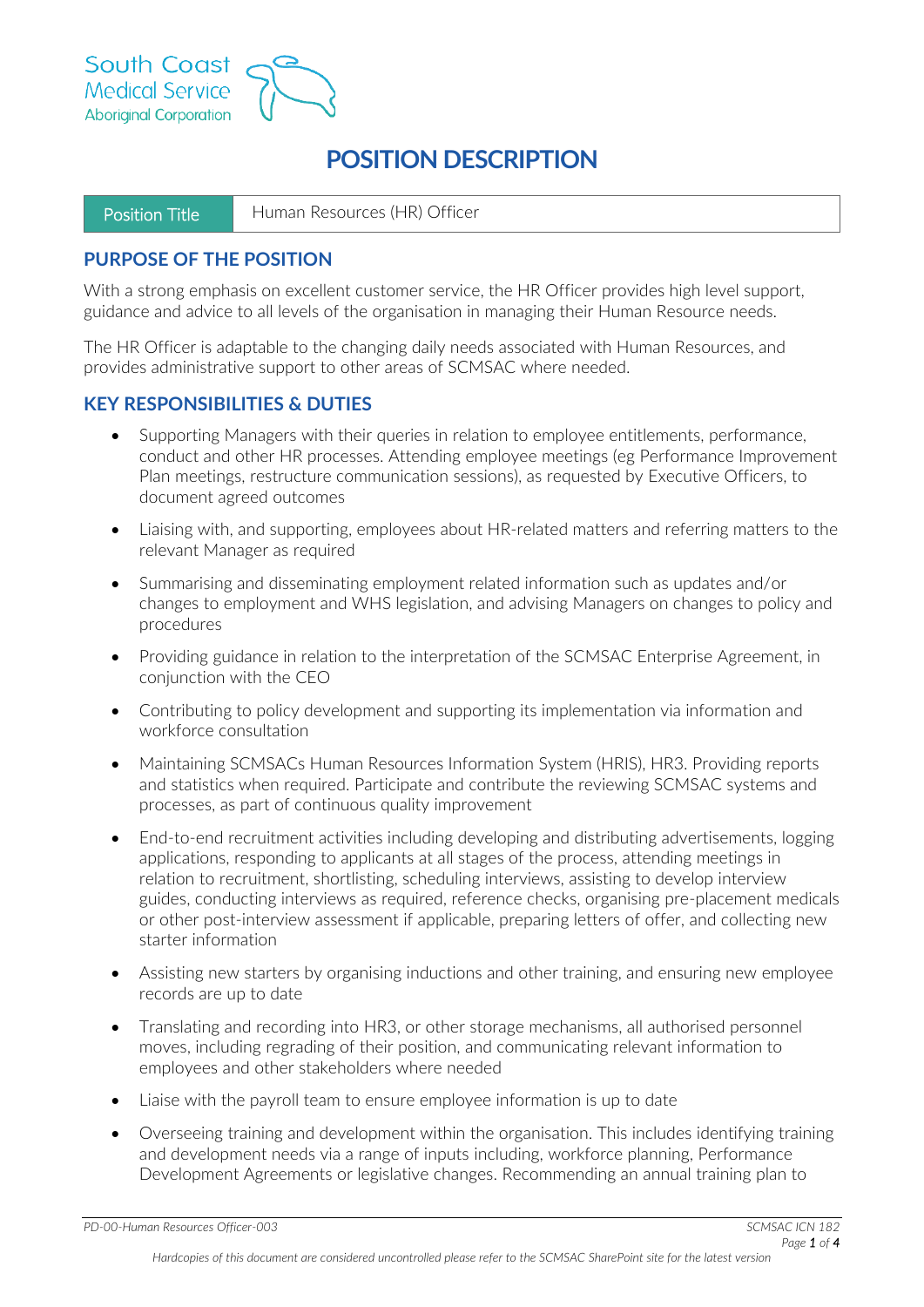management, summarising ongoing training requests, recording completed training, identifying options to address training needs, attend meetings about training and development, monitoring Planned v Actual training, checking reclassification requests for accuracy and consistency with SCMSAC standards, and communicating with employees and training providers

- Supporting all staff through grievance processes as per SCMSAC policy and procedure
- Performing duties required as SCMSAC Return to Work coordinator
- Monitoring Workers Compensation claims and liaise with insurance companies and assessors where required
- In conjunction with the Quality and Safety Officer, overseeing the monitoring of WHS related matters including Incident Reports, ensuring the Quality & Safety Registers and supporting documentation is up to date
- Oversee the HR Support Officer, providing support and supervision in accordance with SCMSAC policy
- Work closely with internal and external IT departments, suppliers, and contractors in regards to employee Onboarding, departures and movements
- Comply with all SCMSAC Policies and Procedures
- Other duties as reasonably directed by the CEO or delegate

# **KEY PERFORMANCE AREAS**

- Records Management
- Customer Service
- Data Collection and Reporting
- Enquiries and Complaint Resolution
- Leadership and Management
- Stakeholder Engagement and Collaboration
- Continuous Quality Improvement, Risk Assessment & WHS

# **KEY COMPETENCIES**

## **Qualifications, Knowledge and Experience**

#### **Essential**

- Tertiary qualifications with an HR major and previous HR experience
- Foundation knowledge of employment law
- Demonstrated computer skills and experience with key Microsoft applications and HR/Payroll databases
- Ability to maintain filing systems and processes
- Experience/knowledge handling sensitive and confidential, client and service, information
- The ability to understand the needs of a diverse range of clients, cultural backgrounds, and support the delivery of services that meet these needs

*PD-00-Human Resources Officer-003 SCMSAC ICN 182*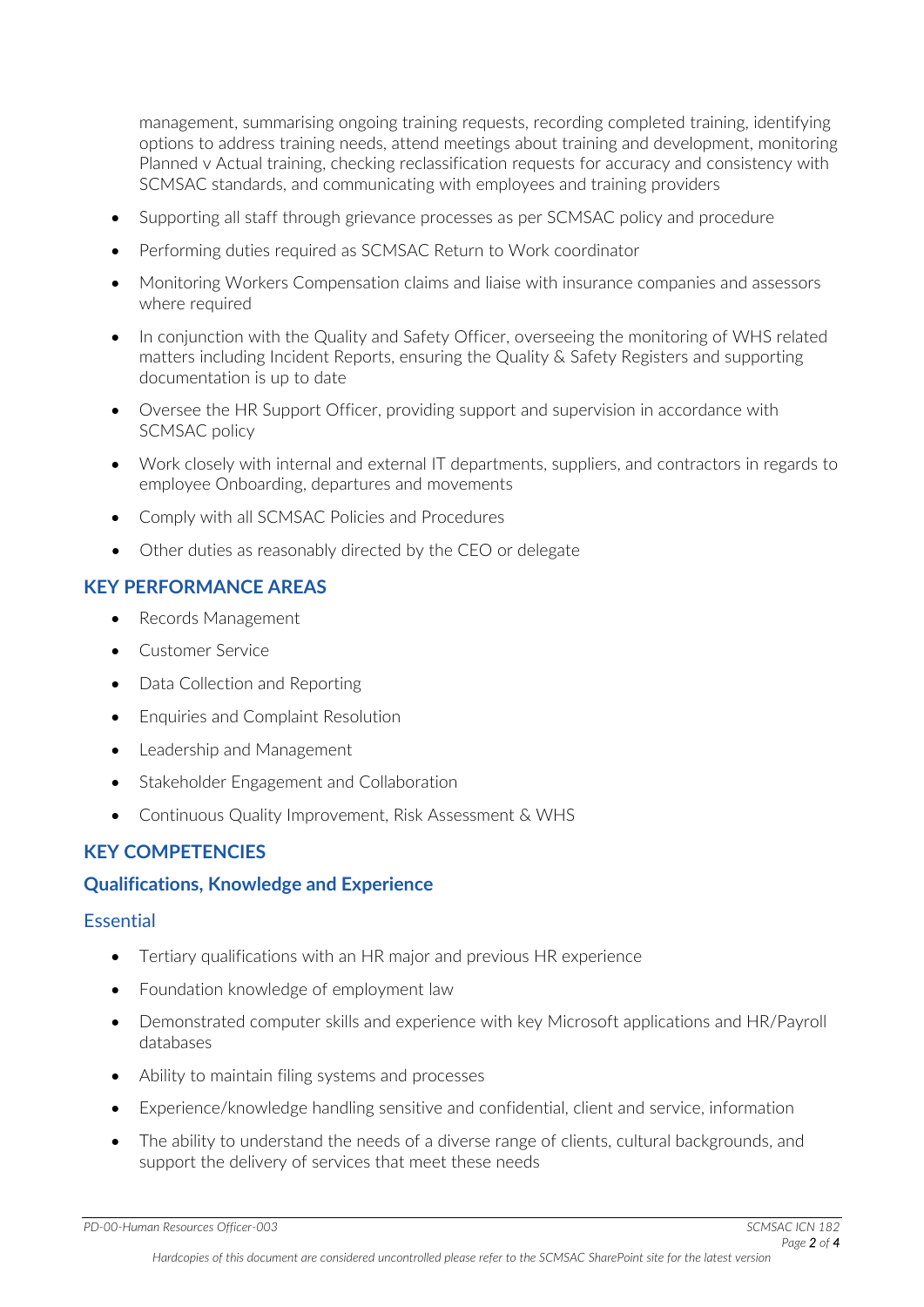- Clear Working with Children Check and National Police History Check
- Current Full Drivers Licence

## Desirable

- Transactional and strategic HR experience
- \*Aboriginality

# **PERSONAL QUALITIES AND ATTRIBUTES**

- Customer service focussed
- An ability to build and maintain rapport with a diverse range of people
- Excellent interpersonal, verbal and written communication skills, including listening skills
- Excellent personal organisation skills including time management
- Sound attention to detail
- Personal resilience An ability to recover quickly from setbacks or disappointments
- Tenacity An ability to persevere, despite obstacles
- Willingness to learn and possess good research skills
- Demonstrates flexibility and initiative in the workplace
- Problem solving ability and good moral judgement

# **RELATIONSHIPS**

| <b>With</b>                                    | Purpose                                                                                                                                                        |
|------------------------------------------------|----------------------------------------------------------------------------------------------------------------------------------------------------------------|
| CEO                                            | The CEO interacts closely with the HR Officer to assist in<br>all HR matters. The CEO may give the HR Officer<br>specific instruction and direction as needed. |
| HR and Quality Manager                         | The HR and Quality Manager is the first point of contact<br>for the overall direction of work, and provides support to<br>the HR Officer.                      |
| <b>Executive Officers</b>                      | The HR Officer will work closely with the Executive and<br>Management team and will act as a support in relation to<br>employee issues as required.            |
|                                                | Executive Officers may make day-to-day requests for<br>support, information and advice from the HR Officer.                                                    |
| Managers, Team Leaders and<br><b>Employees</b> | The HR Officer interacts constantly with Managers,<br>Team Leaders and Employees to provide assistance to<br>the operation of SCMSAC business.                 |
| <b>External Stakeholders</b>                   | The HR Officer maintains positive relationships with<br>external stakeholders.                                                                                 |
| Payroll and Administration Team                | Two-way communication about personnel regrading,<br>shift moves, secondments, starts and terminations.                                                         |

*PD-00-Human Resources Officer-003 SCMSAC ICN 182*